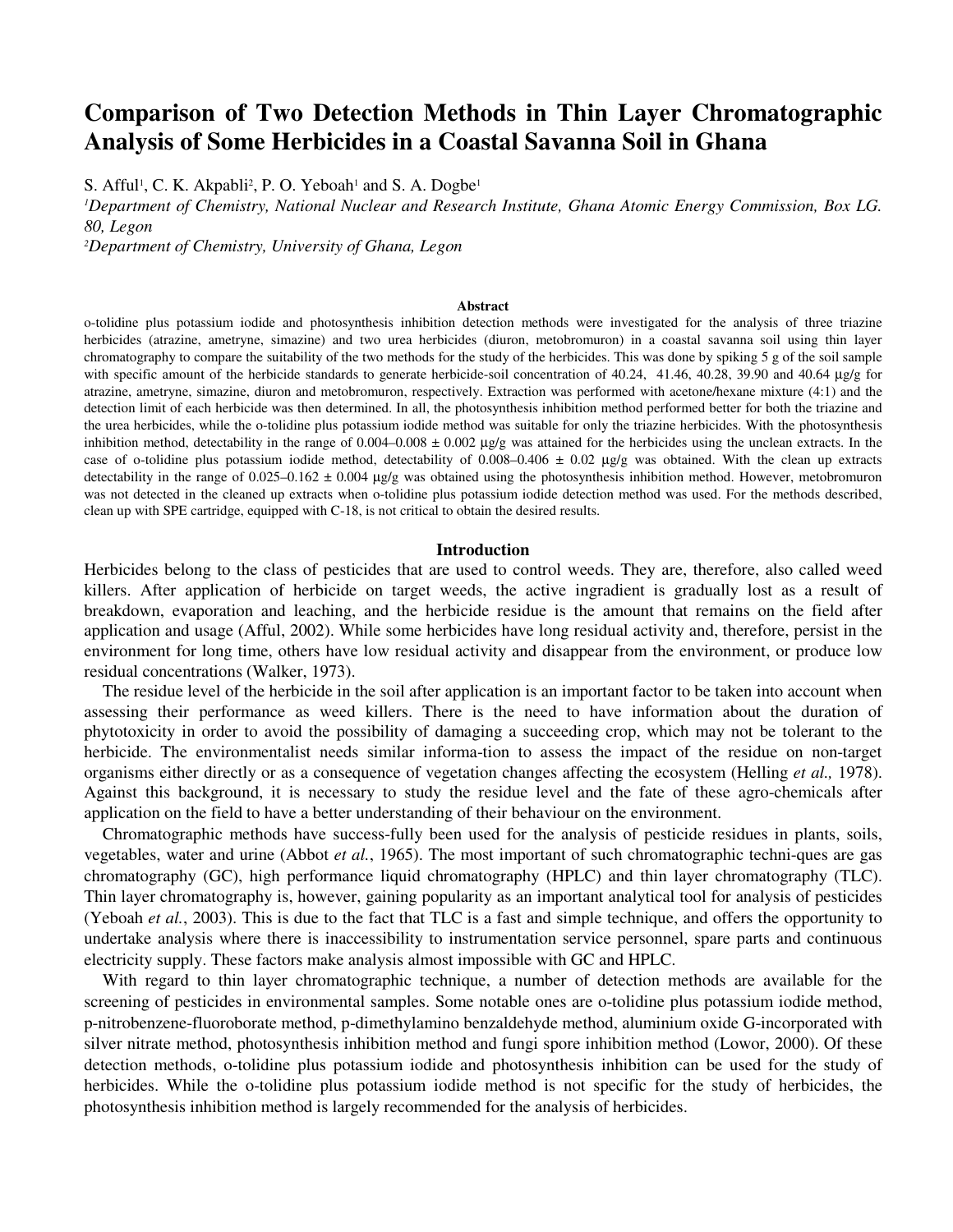In this study, the suitability of the two detection methods for the analysis of three triazine herbicides (atrazine, ametryne and simazine) and two urea herbicides (diuron and metobromuron), commonly used in Ghana, were investigated in a coastal savanna soil for comparative purposes. The suitability of the detection methods was measured by determining the detection limits of the methods for the herbicides in the coastal savanna soil. The detection limit gives an idea of the lowest practical concentration that can be quantitatively identified and measured in a specific matrix. All the herbicides function by inhibiting photosynthetic electron transport reaction, and they were among 21 herbicides imported into Ghana between 1996 and 2000 for agricultural activities (Gerken *et al.,* 2001).

## **Materials and methods**

## *Chemicals and reagents*

The herbicide standards, which were of 98–99.5% purity, were obtained from Dr Ehrenstorfeer, Gmbh. The other chemicals used in the study were obtained from Merck, Germany and Fluka, Switzerland. They were of analytical grade and were used without further purification.

The TLC detection reagents for the herbicides were prepared as follows:

o-tolidine + potassium iodide (oTKI) reagent was prepared by dissolving 0.5 g of o-tolidine in 100  $\mu$ l of glacial acetic acid and thoroughly mixed with 10 ml of 20% KI solution. The resultant solution was diluted to 500 ml with distilled water. Photosynthesis inhibition reagent was prepared by mashing 30 g of *Panicum maximum* and 5 g of sea sand in a mortar with pestle, 15 ml of distilled water and 3 ml of glycerine were added, mixed thoroughly, and the liquid squeezed through a knapsack into 50 ml flask. 20 ml of this was added to 13 ml of DCPIP reagent, which was prepared by dissolving 0.1 g of 2, 6-dichlorophenol-indolphenol sodium salt in 250 ml of borax solution, which was also prepared by dissolving 3.325 g of borax in 175 ml of distilled water, and the solution was added to 75 ml of 0.1 *M* HCl.

## *Soil sampling*

Soil samples were taken from a field at Ghana Atomic Energy Commission (GAEC) farm. A sketch map, showing the sampling site is presented in Fig. 1. About 50 m x 50 m plot size on the plot was demarcated for sampling. Soil samples were taken randomly on the demarcated field. Sampling was done with an auger to a depth of 10 cm. Samples were mixed thoroughly, wrapped in aluminium foil and then placed in black polyethylene bags and the ends of the bags taped. In the laboratory, part of the sample was taken a day after sampling for determination of the soil moisture content. The remainder of the sample was sieved with 2-mm mesh-size sieve aperture to remove stones and other debris.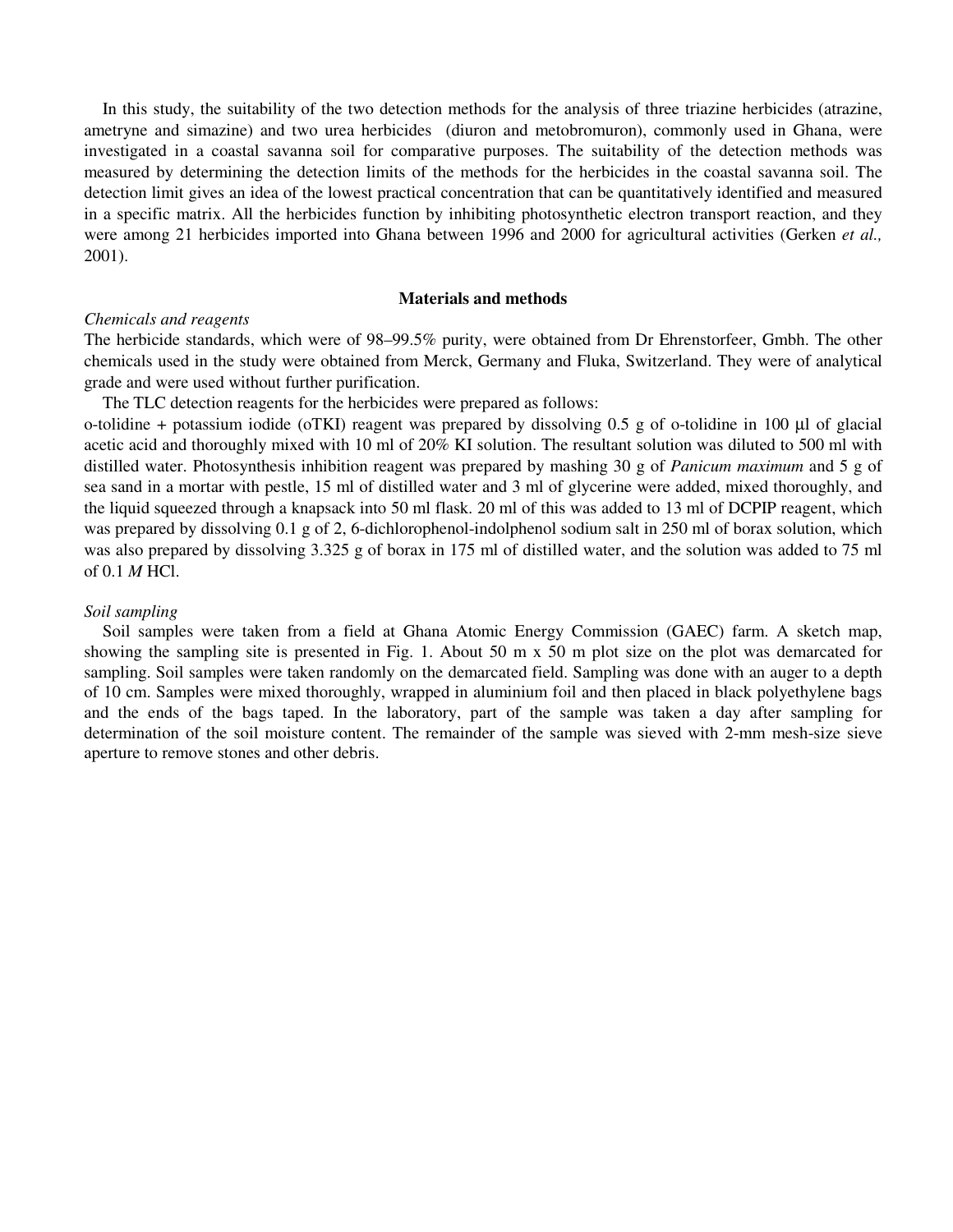

# *Determination of limit of detection*

Spiking of soil samples. 5 g of the soil in five extraction flasks, labeled  $S_1$ ,  $S_2$ ,  $S_3$ ,  $S_4$  and  $S_5$ , were spiked with 2 ml of standard herbicide solution of atrazine, ametryne, simazine, diuron and metobromuron, respectively, to generate spiking levels of 40.24, 41.46, 40.28, 39.90 and 40.64 µg/g. The concentrations of the herbicide solutions used for the spiking were 100.59, 103.66, 100.70, 99.75 and 101.59 µg/ml for atrazine, ametryne, simazine, diuron and metobro-muron, respectively. The spiked soil in the extraction flasks was allowed to stand for 30 min before extraction was performed.

*Extraction.* Extraction was performed by adding 20 ml of acetone/hexane mixture (4:1) unto each of the spiked soil samples and mechanically mixed on a flask shaker for 2 h. Filtration was carried out by use of Whatman No. 42 filter paper. After filtration, the residue was washed three times with 3 ml of the solvent, and the washings were added to the filtrate, which was then dried over anhydrous sodium sulphate  $(Na_2SO_4)$ . The filtrate was concentrated to dryness by gently blowing in streams of air from a hand dryer. The recovered unclean herbicides were redissolved in 5 ml of acetone and subjected to thin layer chromatographic analysis.

*Clean-up of extracts.* The extraction procedure was repeated, but this time the unclean filtrates were cleaned by passing the filtrates through SPE cartridge equipped with C-18 as adsorbent, which was earlier preconditioned with 2 µl of acetone/water (1: 9). The cartridge and its contents were dried for 15 min by a vacuum pump. The herbicide was then eluted with 10  $\mu$ l of acetone to give the clean extracts. The clean extracts were concentrated to 5  $\mu$ l using the hand dryer and then subjected to thin layer chromatographic analysis.

*TLC analysis of extracts.* Each herbicide extract (volumes accurately measured in the range of 0.1–5 µl) were spotted using 10  $\mu$ l micro-syringe on 20 cm  $\times$  20 cm already made silica-gel 60 TLC plates, which were earlier activated. The standard of the particular herbicide being investigated was also spotted concurrently. The spotted plates were developed in a TLC tank saturated with 50 µl ethyl acetate used as developing solvent. Saturation was achieved by lining the walls of the tank with filter paper, cut to the size of the tank, and the vapour of the solvent was allowed to saturate the tank for 3 h. The plates were then developed by dipping them into the saturated tank, where the solvent was allowed to rise by capillary action to more than two-thirds of the length of the plates. They were taken out of the tank and the plates allowed to dry, and the spots detected and measured.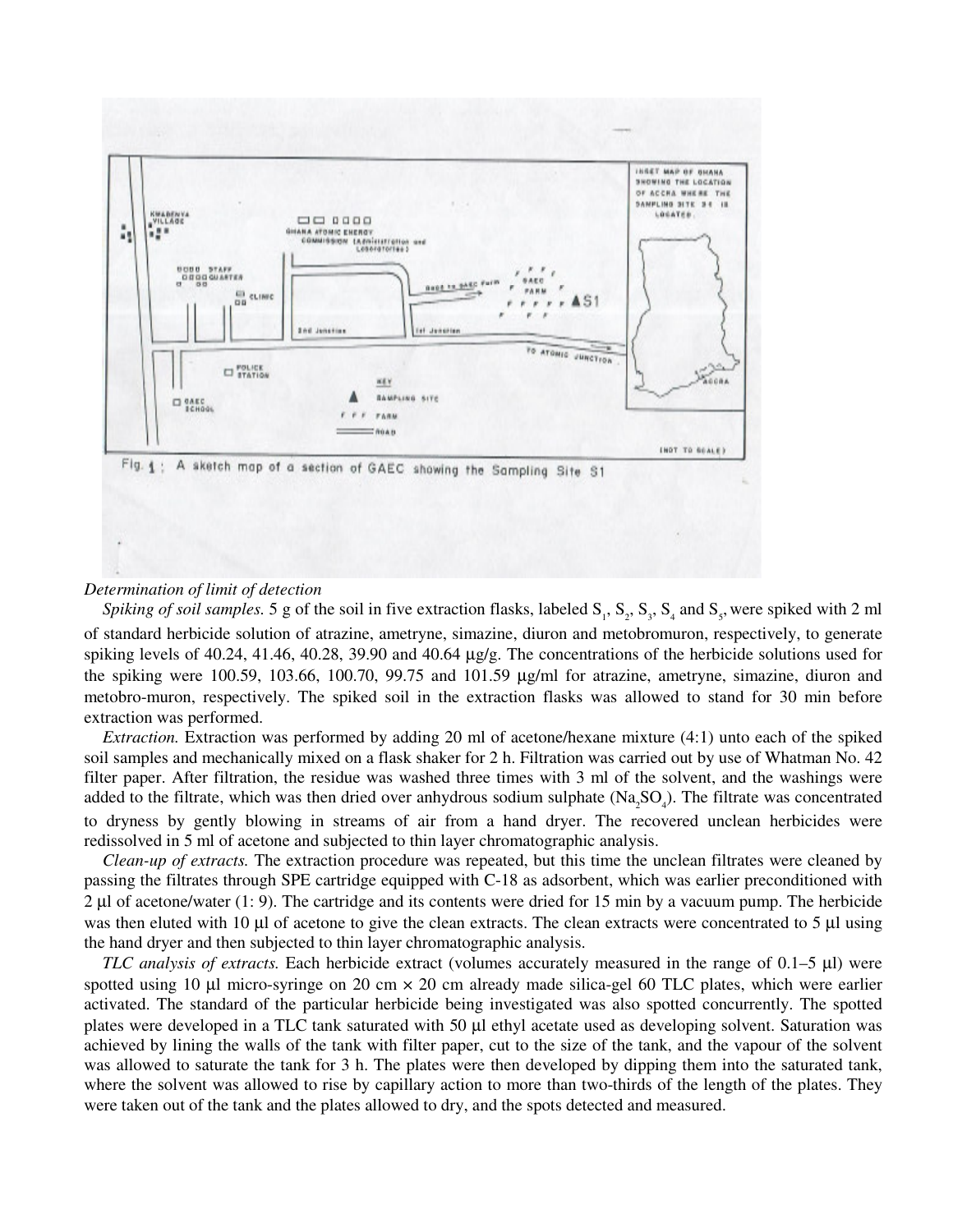*Detection and measurement of spots.* For the o-tolidine + potassium iodide method, the developed TLC plates were air-dried and placed in a tank saturated with chlorine for 30 sec. The chlorine solution was made by placing a 25-ml beaker containing about 1–2 g potassium permanganate at the bottom of an empty TLC tank and adding a few drops of concentrated HCl to the  $KMnO<sub>4</sub>$ . Excess chlorine was removed in a fume hood after which the plates were sprayed with the oTKI reagent. For the photo-synthesis inhibition method, spots were visualized by spraying the developed plates with the photosynthesis inhibition reagent, and the sprayed plates placed about 20 cm below 60 watt electric bulb for about 2 min. For each analysis the solvent front and the distances moved by the herbicides were measured, and these were used to calculate for the  $R_f$  (relative factor) of the herbicides.

### **Results and discussion**

# *TLC analysis of extracts*

The  $R_f$  values, which is an identification parameter obtained for the herbicides, are presented in Table 1. The results suggest that in a multi-residual procedure involving a mixture of these chemicals, the silica gel-ethyl acetate system used for the investigation could not be very useful for analysis of atrazine, ametryne and metobromuron, as their spots would overlap and resolution would be difficult. This is because they have  $R<sub>s</sub>$  values that are close (Table 1), particularly atrazine and ametryne. However, for samples known to contain one of these chemicals, the system could conveniently be used. The R<sub>f</sub> values obtained compare favourably with the findings of (Lowor *et al.*, 2000). They reported  $R_f$  values of 0.61, 0.61, 0.57 and 0.41 at 32 °C for atrazine, ametryne, metobromuron and diuron, respectively.

The two detection methods used for the study indicated one spot detected for all the extracts of the soil samples and, in each case, the spot corresponded to the herbicide being investigated with the same  $R_f$  as the standard herbicides solution analyzed concurrently. Spots detected with o-tolidine plus potassium iodide method could stay overnight before they disappeared, while spots detected with the photosynthesis inhibition method disappeared within 1 h after detection.

> TABLE 1 *R<sub>f</sub>* values of the herbicides at 30.5  $\pm$  2 <sup>o</sup>C

| <b>Herbicides</b> | $R_{\epsilon}$   |
|-------------------|------------------|
| Atrazine          | $0.62 \pm 0.004$ |
| Ametryne          | $0.61 \pm 0.005$ |
| Simazine          | $0.58 \pm 0.006$ |
| Metobromuron      | $0.57 \pm 0.005$ |
| Diuron            | $0.42 \pm 0.004$ |

 $R_f$  values are mean of four replicates.

## *Detection limits*

The detection limit gives an idea of the lowest practical concentration of the herbicide residue or contaminant that can be quantitatively measured and identified in a specific matrix. The results obtained in the study and presented in Tables 2 and 3 suggest the suitability of the methods for the analysis of the herbicides.

> TABLE 2 *Detection limits (µg/g) of the herbicides using the unclean extracts*

*Herbicides o-tolidine + Photosynthesis KI method inhibition method*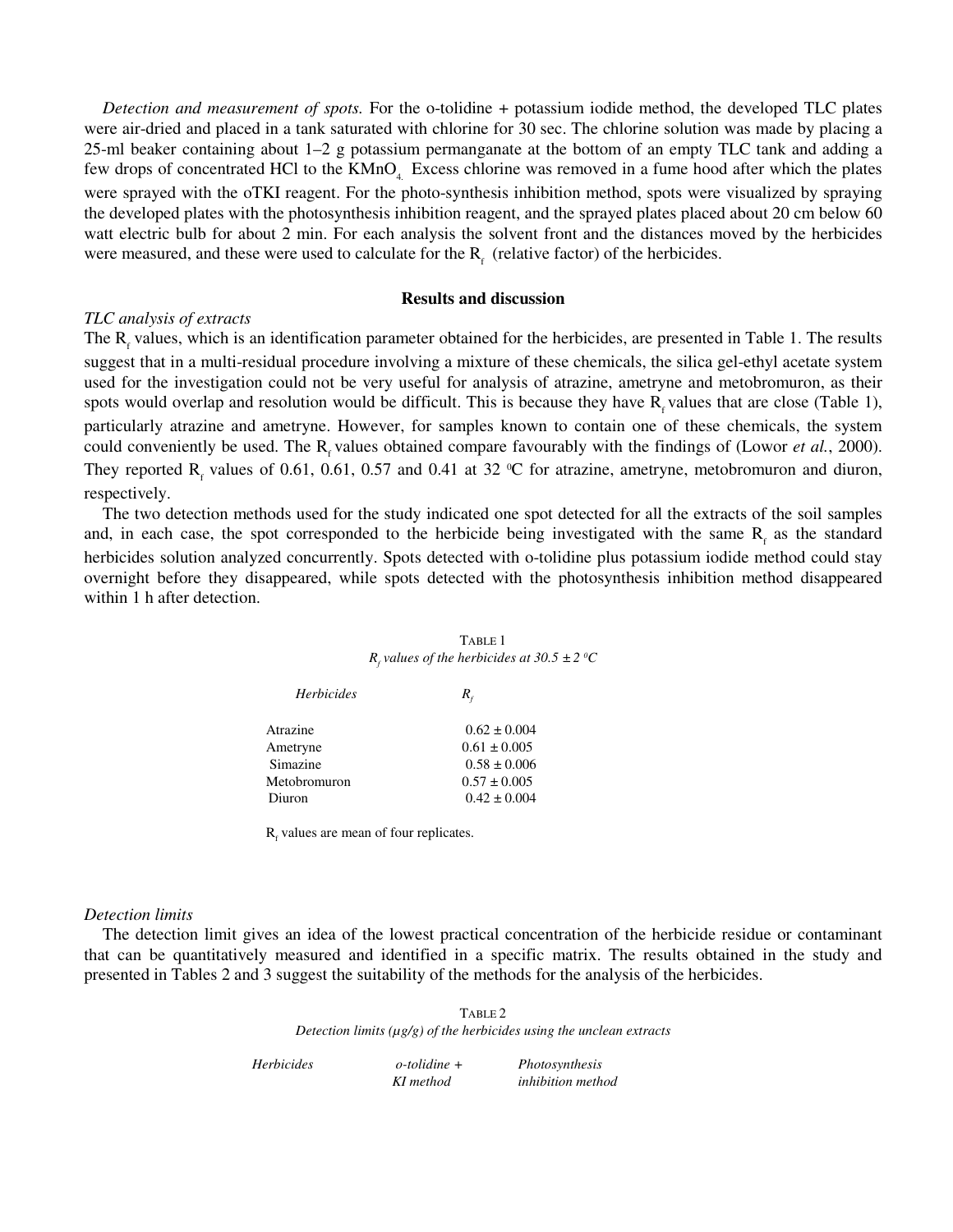| Atrazine     | $0.008 \pm 0.002$ | $0.006 \pm 0.001$ |
|--------------|-------------------|-------------------|
| Ametryne     | $0.008 \pm 0.002$ | $0.004 \pm 0.001$ |
| Simazine     | $0.012 \pm 0.004$ | $0.006 \pm 0.002$ |
| Diuron       | $0.159 \pm 0.02$  | $0.004 \pm 0.001$ |
| Metobromuron | $0.406 \pm 0.02$  | $0.008 \pm 0.002$ |

*Note:* Values are mean of 3 replicates.

# TABLE 3 *Detection limits (µg/g) of the herbicides using the cleaned up extracts*

| <b>Herbicides</b> | $o$ -tolidine +<br>KI method | Photosynthesis<br>inhibition method |
|-------------------|------------------------------|-------------------------------------|
| Atrazine          | $0.048 \pm 0.005$            | $0.025 \pm 0.003$                   |
| Ametryne          | $0.039 \pm 0.004$            | $0.017 \pm 0.002$                   |
| Simazine          | $0.048 \pm 0.003$            | $0.025 \pm 0.002$                   |
| Diuron            | $0.793 \pm 0.051$            | $0.024 \pm 0.002$                   |
| Metobromuron      | nd                           | $0.162 \pm 0.032$                   |

*Note:* Values are mean of 3 replicates; nd = not detected.

With the unclean extracts, using the o-tolidine plus potassium iodide method of detection, detectability in the range of 0.008 – 0.012 µg/g (Table 2) was achieved for the atrazine, ametryne and simazine (the triazine herbicides), while detectability in the range of 0,159–0.406 µg/g (Table 2) was also achieved for diuron and metobromuron (the urea herbicides). Although the results showed that the o-tolidine plus potassium iodide method is suitable quantatively for both the triazine and the urea herbicides, upon critical comparison, it showed better performance for quantitative study of the triazine herbicides than the urea herbicides. In the case of the photosynthesis inhibition method, detectability was in the range of  $0.004-0.008 \mu g/g$  (Table 2) for the two classes of the herbicides used in the investigation. Comparing the detectability values obtained for the two detection methods, it is clear that the photosynthesis inhibition method performed better than the o-tolidine + potassium iodide method, and, in general, is more suitable for the screening of the herbicides in the coastal savanna used in the investigation.

The detection limit of 0.025 µg/g (Table 3) obtained for the triazine and simazine compares reasonably well with the findings of Balinova *et al*., 1991. They reported detection limit of 0.02 µg/g for both atrazine and simazine in the study of herbicides residue in the soil using the gas chromato-graphy method.

By comparing the detection limit for the uncleaned and the cleaned extracts, it can be deduced that with the triazine herbicides, their detection limits were reduced by a factor of about 4–6 (compare Tables 2 and 3), on cleaning up the extracts with solid phase extraction cartridge equipped with C-18 as adsorbent. For instance, in the case of atrazine and using photosynthesis detection method, detectability for unclean and clean extracts were 0.008 and 0.048 µg/g, respectively, a reduction of detectability by factor of six after the clean up procedure. In the case of the urea herbicides, detection limit of diuron was reduced by a factor of about 5–6 with the two detection methods, whilst the detection limit of metobromuron was reduced by a factor of about 20 when photosynthesis method was used for its detection. However, metobromuron was not detected on cleaning up the extract when o-tolidine plus potassium iodide method was used for detection (Table 3).

#### **Conclusion**

The results suggest that the photosynthesis inhibition method is a better detection method for both the triazine and the urea herbicides, whilst the o-tolidine plus potassium iodide method is suitable for only the triazine herbicides used in the investigation. For the methodology described, clean up with SPE cartridge equipped with C-18 as adsorbent is not critical to obtain the desired result.